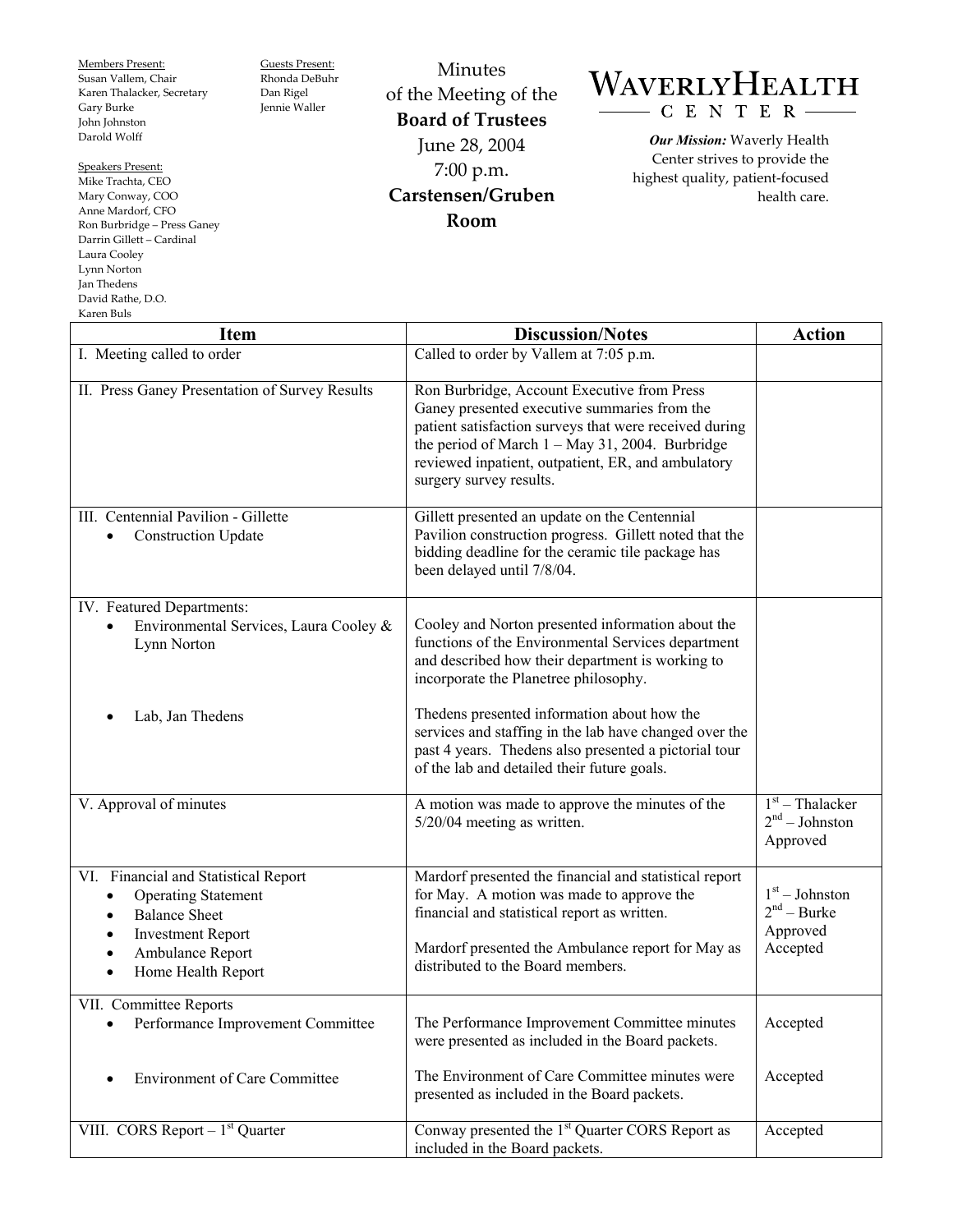| IX. Board Education - National Patient Safety<br>Goals                                                                                                                                                                                                                                                                                                                                                                                                                                     | Conway presented information about the Joint<br>Commission's National Patient Safety Goals.<br>Conway also discussed the new goals that will likely<br>be implemented in 2005 and how they will impact<br>WHC.                                                                                                                                                                   |                                                |
|--------------------------------------------------------------------------------------------------------------------------------------------------------------------------------------------------------------------------------------------------------------------------------------------------------------------------------------------------------------------------------------------------------------------------------------------------------------------------------------------|----------------------------------------------------------------------------------------------------------------------------------------------------------------------------------------------------------------------------------------------------------------------------------------------------------------------------------------------------------------------------------|------------------------------------------------|
| X. C.E.O.'s Report<br>Foundation Name Change                                                                                                                                                                                                                                                                                                                                                                                                                                               | Trachta presented Articles of Amendment to the<br>Foundation's Articles of Incorporation, changing the<br>name of the Foundation from the Waverly Municipal<br>Hospital Foundation to the Waverly Health Center<br>Foundation. A motion was made to approve the<br>Articles of Amendment. The motion was amended<br>to include officially changing the name of the<br>Auxiliary. | $1st - Burke$<br>$2nd$ – Thalacker<br>Approved |
| Capital Purchases (>\$5,000 & $\leq$ \$10,000):<br>Cordless Hall Vacuums<br>Lab Refrigerator<br>٠<br>Microbiology Interface with<br>٠<br><b>HMS</b><br>Blood Bank Software and<br>Interface with HMS                                                                                                                                                                                                                                                                                       | Trachta reported that the capital items listed at left<br>have been approved by Director's Council for<br>purchase.                                                                                                                                                                                                                                                              |                                                |
| OB-Gyn Search                                                                                                                                                                                                                                                                                                                                                                                                                                                                              | Trachta reported that OB-Gyn search is progressing.                                                                                                                                                                                                                                                                                                                              |                                                |
| XI. Medical Staff Report                                                                                                                                                                                                                                                                                                                                                                                                                                                                   | Rathe reported that the Medical Staff meeting<br>included information about changes in<br>documentation guidelines, and requirements for<br>midlevel practitioners practicing in a hospital setting.<br>Trachta reported that Dr. Owens attended the<br>Medical Staff meeting as a means of introduction<br>and will be starting employment at WHC on July 12,<br>2004.          |                                                |
| XII. Old Business                                                                                                                                                                                                                                                                                                                                                                                                                                                                          | None                                                                                                                                                                                                                                                                                                                                                                             |                                                |
| XIII. New Business<br>Resignations from Medical Staff:<br>Ryan Averett, D.P.M.<br>Sawat Phruttitum, M.D.<br>Appointments to Medical Staff:<br>Lisa Owens, M.D.                                                                                                                                                                                                                                                                                                                             | Trachta presented resignations, appointments, and<br>provisional to regular appointments as listed at left.<br>A motion was made to approve each of the items as<br>individually considered.                                                                                                                                                                                     | $1st - Wolf$<br>$2nd - Johnston$<br>Approved   |
| Reappointments:<br>• Deniz Bastug, M.D. - Plastic Surgery<br>$\blacksquare$ John Brunkhorst, M.D. - FP<br>• Daniel Darnold, M.D. - FP<br>• Daniel Eggers, M.D. $-FP$<br>■ Farid Manshadi, M.D. - Physical<br>Medicine<br>Richard Mauer, M.D. $-$<br>Ophthalmology<br>$\blacksquare$ James Poock, M.D. - FP<br>• David Rathe, D.O. - Internal Medicine<br>& Pediatrics<br>• Michael Slavin, D.O. - Nephrology<br>• Scott Johnson, PA-C<br>• Bob Dorpinghaus, CRNA<br>• Dean Hutchison, CRNA |                                                                                                                                                                                                                                                                                                                                                                                  |                                                |